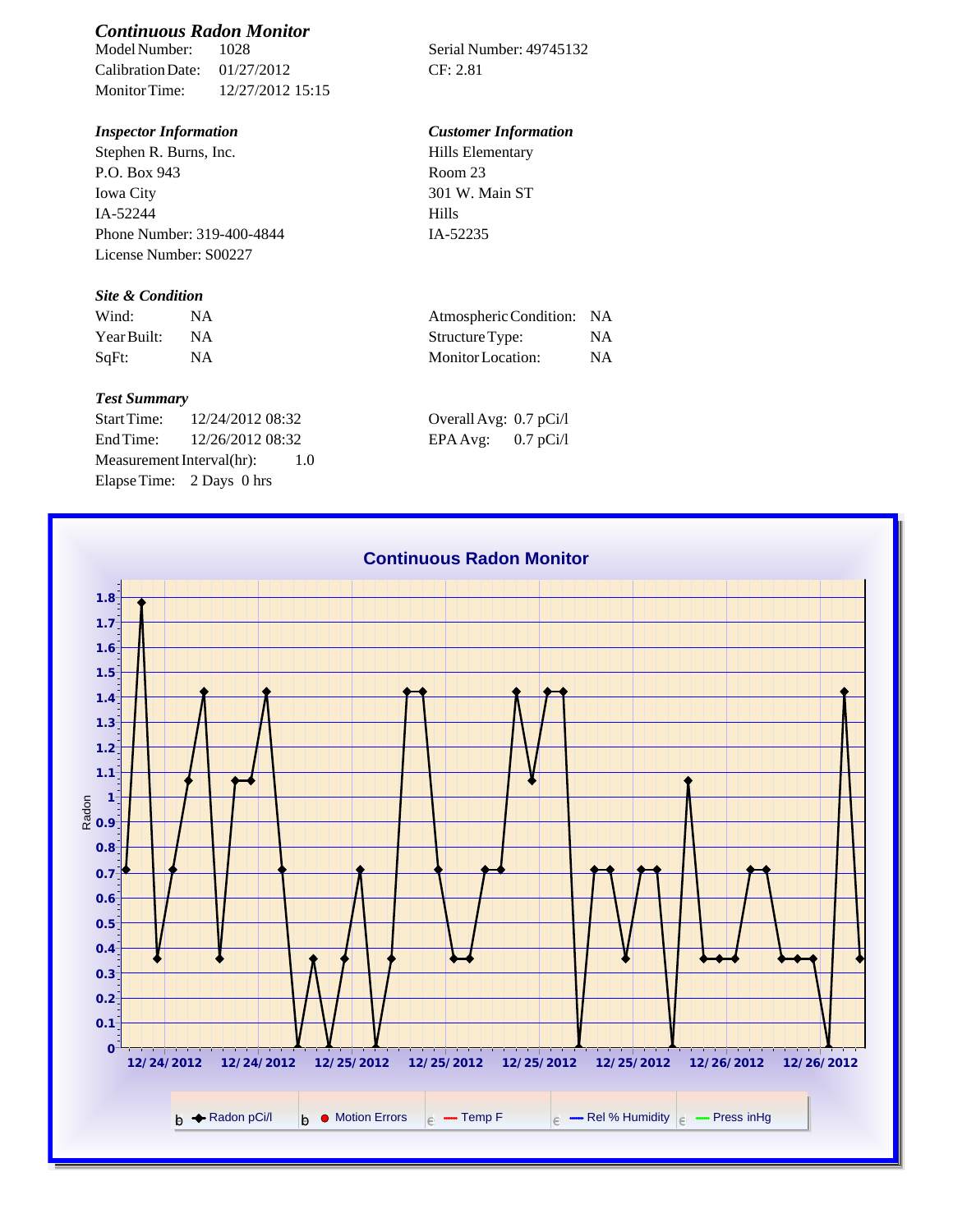| ******* | *******<br>12/24/2012  |              |
|---------|------------------------|--------------|
| Time    | <b>Counts</b><br>pCi/l | <b>Flags</b> |
| 09:32   | 0.7                    |              |
| 10:32   | 1.8                    |              |
| 11:32   | 0.4                    |              |
| 12:32   | 0.7                    |              |
| 13:32   | 1.1                    |              |
| 14:32   | 1.4                    |              |
| 15:32   | 0.4                    |              |
| 16:32   | 1.1                    |              |
| 17:32   | 1.1                    |              |
| 18:32   | 1.4                    |              |
| 19:32   | 0.7                    |              |
| 20:32   | 0.0                    |              |
| 21:32   | 0.4                    |              |
| 22:32   | 0.0                    |              |
| 23:32   | 0.4                    |              |

| *******     | 12/25/2012 ******* |       |  |
|-------------|--------------------|-------|--|
| <b>Time</b> | <b>Counts</b>      | Flags |  |
|             | pCi/l              |       |  |
| 00:32       | 0.7                |       |  |
| 01:32       | 0.0                |       |  |
| 02:32       | 0.4                |       |  |
| 03:32       | 1.4                |       |  |
| 04:32       | 1.4                |       |  |
| 05:32       | 0.7                |       |  |
| 06:32       | 0.4                |       |  |
| 07:32       | 0.4                |       |  |
| 08:32       | 0.7                |       |  |
| 09:32       | 0.7                |       |  |
| 10:32       | 1.4                |       |  |
| 11:32       | 1.1                |       |  |
| 12:32       | 1.4                |       |  |
| 13:32       | 1.4                |       |  |
| 14:32       | 0.0                |       |  |
| 15:32       | 0.7                |       |  |
| 16:32       | 0.7                |       |  |
| 17:32       | 0.4                |       |  |
| 18:32       | 0.7                |       |  |
| 19:32       | 0.7                |       |  |
| 20:32       | 0.0                |       |  |
| 21:32       | 1.1                |       |  |
| 22:32       | 0.4                |       |  |
| 23:32       | 0.4                |       |  |
|             |                    |       |  |

| ******* 12/26/2012 ******* |  |
|----------------------------|--|
|----------------------------|--|

| Time  | <b>Counts</b> | <b>Flags</b> |  |
|-------|---------------|--------------|--|
|       | pCi/l         |              |  |
| 00:32 | 0.4           |              |  |